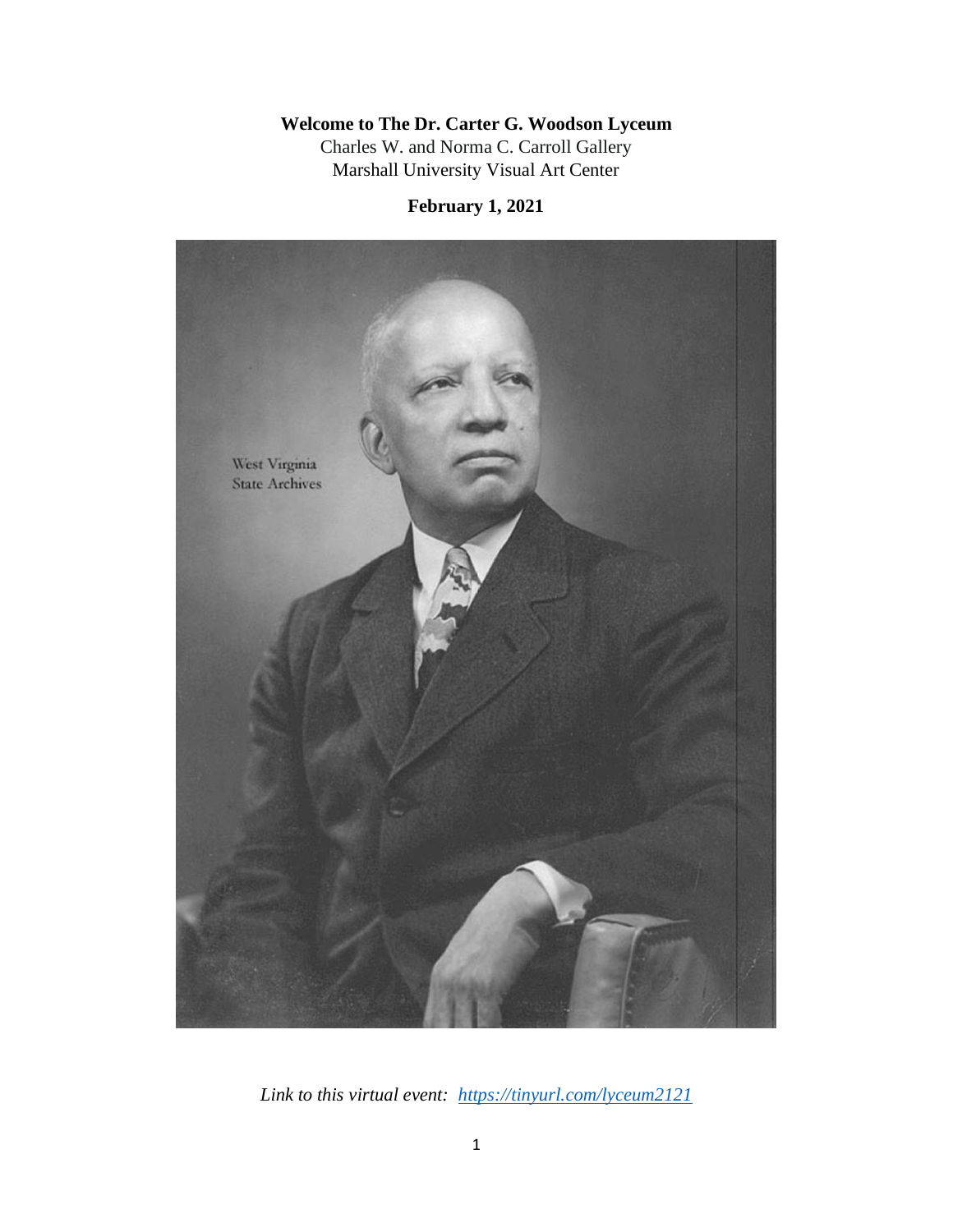## **Program**

#### **Dr. Carter G. Woodson Day**

4 p.m. February 1, 2021

# **The Occasion**

Professor Burnis R. Morris, Director, The Dr. Carter G. Woodson Lyceum

#### **Welcome**

Dr. Jerome Gilbert, President, Marshall University

## **Remarks**

- Professor Burnis Morris, Director, The Dr. Carter G. Woodson Lyceum
- Ms. Sylvia Cyrus, Executive Director, Association for the Study of African American Life and History (ASALH)
- The Honorable Steve Williams, Mayor, Huntington, West Virginia

## **Dr. Carter G. Woodson Portrait**

• Dr. Wendell Dobbs, Interim Dean, College of Arts and Media Introduction of Artist Sassa Wilkes; Publisher Jack Houvouras, *Huntington Quarterly*; and winning entries in the 2021 Black History Poster Competition

#### **Reactions**

- Professor Burnis Morris, Director, The Dr. Carter G. Woodson Lyceum Discussions/responses to the Woodson portrait, magazine cover and posters from a crosssection of the Marshall University/Huntington community:
	- o Respondents -- **Ms. Sylvia Cyrus**, Executive Director, ASALH; Dr. **Jerome Gilbert**, President, Marshall University; Ms. **Ursulette Ward**, Secretary, Tri-State Branch, ASALH; the Honorable **Steve Williams**, Mayor, Huntington, West Virginia; Mr. **Ryan Saxe**, Superintendent, Cabell County Schools; Professor **Janet Dooley**, Director, W. Page Pitt School of Journalism and Mass Communications; Dr. **Montserrat Miller**, Executive Director, Drinko Academy; Ms. **Robin Craighead**, Teacher, Barboursville Middle School; Mr. **Corey Cunningham**, Member, Omega Psi Phi and Coordinator, Fraternity and Sorority Life; Mr. **Joe Geiger**, Director, West Virginia State Archives and History

## **Proclamation: Dr. Carter G. Woodson Day**

The Honorable Steve Williams, Mayor, Huntington, West Virginia.

#### **Closing**

Professor Burnis Morris, Director, The Dr. Carter G. Woodson Lyceum

#### **Shout-outs**

The Woodson Lyceum expresses deep appreciation and gratitude to Director Jamie Platt and the Charles W. and Norma C. Carroll Gallery as gracious hosts of this event and to two IT staffers, Messrs. Eric Himes and Ryan Vance, for all they do in support of 2021 Black History Month events.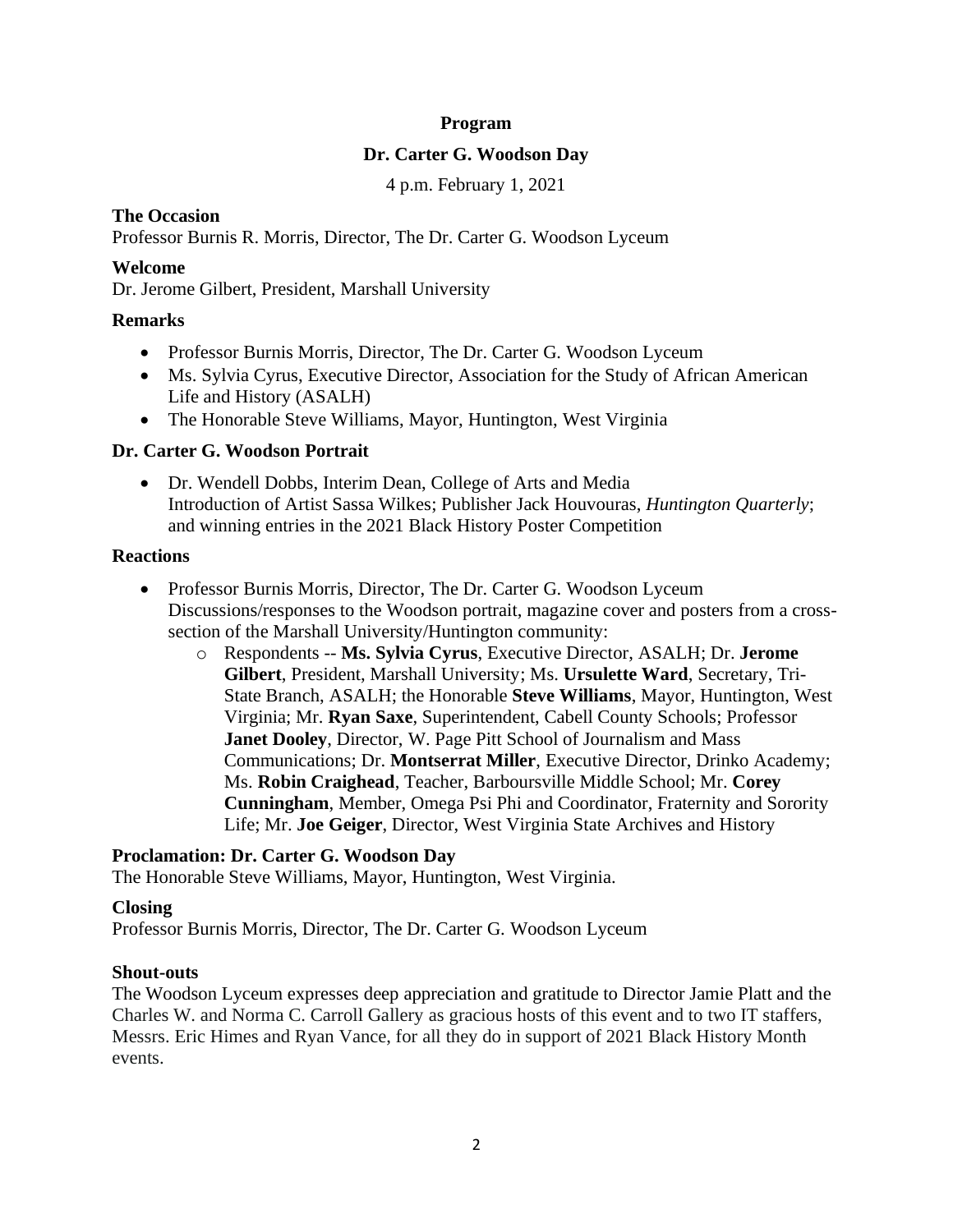## **Please Join The Woodson Lyceum at These 2021 Black History Month Events**

- 4 p.m. Feb. 3 Presentation by Angela Dodson, a member of Marshall's Journalism Hall of Fame and the first Black journalist to edit a section of The New York Times. She will read from her book, "Remember the Ladies," and discuss her lifelong ties to Huntington. Three copies of Ms. Dodson's book will be given away during the program Dr. Gayle Brazeau, dean of the School of Pharmacy and donor of the books, will read her favorite Maya Angelou poem. The School of Pharmacy is co-sponsoring this event, courtesy of Gayle and Daniel Brazeau. Also, co-sponsoring is Huntington Tri-State Branch, Association for the Study of African American Life and History. Link to this virtual event: <https://tinyurl.com/lyceum2321>
- 4 p.m. Feb. 10 "Disparities in Health Care During the Pandemic," with Jill Upson, chair of the West Virginia COVID-19 Advisory Commission on African American Disparities and executive director of the Herbert Henderson Office of Minority Affairs; Dr. Joseph Shapiro, dean of Marshal University's Joan C. Edwards School of Medicine; Dr. Lauri Andress, West Virginia University School of Public Health; Dr. Leonard White, Marshall University's Joan C. Edwards School of Medicine. Dr. Andress will discuss infant mortality disparities in West Virginia, Dr. White will urge African Americans to get the vaccine, and Huntington Mayor Steve Williams will give remarks about how Dr. White saved his life. Co-sponsor – Huntington Tri-State Branch, Association for the Study of African American Life and History. Link to this virtual event: <https://tinyurl.com/lyceum21021>
- 6 p.m. Feb. 26 Winners of the Annual Black History Month Essay Competition will be announced during a program co-sponsored by The National PanHellenic Council on behalf of the Office of Fraternity & Sorority Life, the Psi Beta Beta Chapter of Omega Psi Phi Fraternity Inc. and The Dr. Carter G. Woodson Lyceum. The link to the event will be available *soon* on the NPHC Herdlink Page [https://herdlink.marshall.edu/organization/nphc.](https://herdlink.marshall.edu/organization/nphc) For additional information, contact

[Cunningha189@marshall.edu.](mailto:Cunningha189@marshall.edu)

• June 19-23 – With funding from West Virginia Humanities Council, The Dr. Carter G. Woodson Lyceum is offering a Black History Institute for all K-12 teachers, especially those who teach art, English, literature, history and social studies. Teachers selected for the program will receive \$500 stipends, and they may receive three graduate professional development credits with paid tuition. This is The Lyceum's fourth institute since 2017. Deadline: by 5 p.m. March 31, 2021. Contact Professor Burnis Morris, [morrisb@marshall.edu,](mailto:morrisb@marshall.edu) or apply online at [https://marshall.az1.qualtrics.com/jfe/form/SV\\_1FTTHmaZiBcSW2O](https://marshall.az1.qualtrics.com/jfe/form/SV_1FTTHmaZiBcSW2O)

## **About Black History Month**

Dr. Carter G. Woodson (Dec. 19, 1875-April 3, 1950), the Father of Black History, said the turning point in his career was his West Virginia years, a period that included graduation from Huntington's Douglass School, service as its principal and work as a coal miner. Dr. Woodson founded the Association for the Study of Negro Life and History (now, ASALH) in 1915, launching the Black History Movement. He created the first "Negro History Week" Feb. 6-12, 1926, and his followers expanded it to a month 50 years later. Dr. Woodson advocated the study